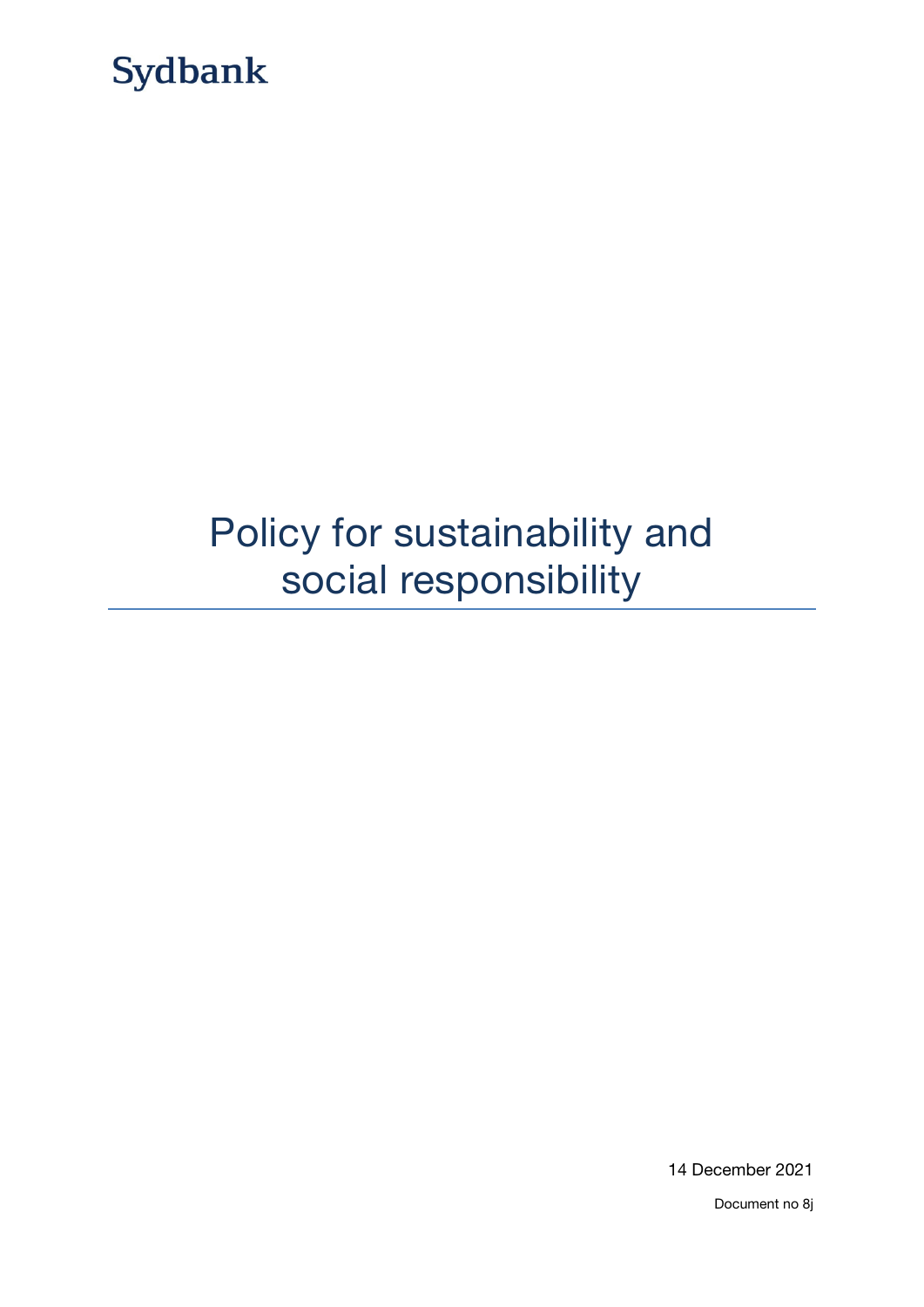# 1. Introduction

As one of Denmark's largest banks, Sydbank has a special responsibility to make a positive contribution to developments in society so that together we can ensure a sustainable future for the next generations.

We live up to our responsibility and make our contributions to comply with global and national goals by way of the UN Sustainable Development Goals, the Paris Agreement and Danish climate legislation. We comply with applicable rules and legislation and our efforts are guided by relevant national and international charters such as the UN Principles for Responsible Banking and the UN Principles for Responsible Investment.

We believe that our work on sustainability is an indispensable part of running a decent bank with a good reputation. Our overall objective is to embed sustainability into our core business because we believe that we can achieve the greatest long-term value when our efforts are business driven and sustainability is incorporated into the Bank's products and processes. We aim to make wise decisions based on facts and we strive to make a real contribution to a sustainable transition. In other words we do not seek easy solutions but believe that the long haul will create the greatest effect.

Our sustainability efforts must be balanced with regard to the Bank's customers, employees, shareholders and society at large.

# 2. A decent bank

Sydbank is one of Denmark's largest banks and given its SIFI label it has a special responsibility to make a contribution to financial stability in Danish society. As a result the Bank has measures in place to ensure eg anti-corruption, prevention of money laundering, data protection, information security and data ethics – all measures that set the framework for a decent bank.

A significant part of Sydbank's sustainability and social responsibility efforts are defined in legislation and take place in close dialogue and collaboration with public authorities.

# 3. Four strategic focus areas

Sydbank focuses on four strategic focus areas. These areas have been selected because this is where we believe we can make the greatest difference.

### Responsible finance

Through decency and systematic procedures we will ensure that Sydbank is an efficient, well-run and solid bank with a responsible approach to financing and lending to the Bank's customers.

With a sensible and cautious approach as regards lending the Bank will ensure a high credit quality. Our creditworthiness assessment ensures that customers can afford to take out a requested loan and are not placed in an unsustainable financial situation due to money owed to Sydbank.

Sydbank will strengthen data quality. In our credit evaluation we will consider the ESG risks related to the individual customer. We will collect relevant data relating to credit risk in connection with ESG in a structured manner and we will work on integrating ESG risks in risk management and capital planning.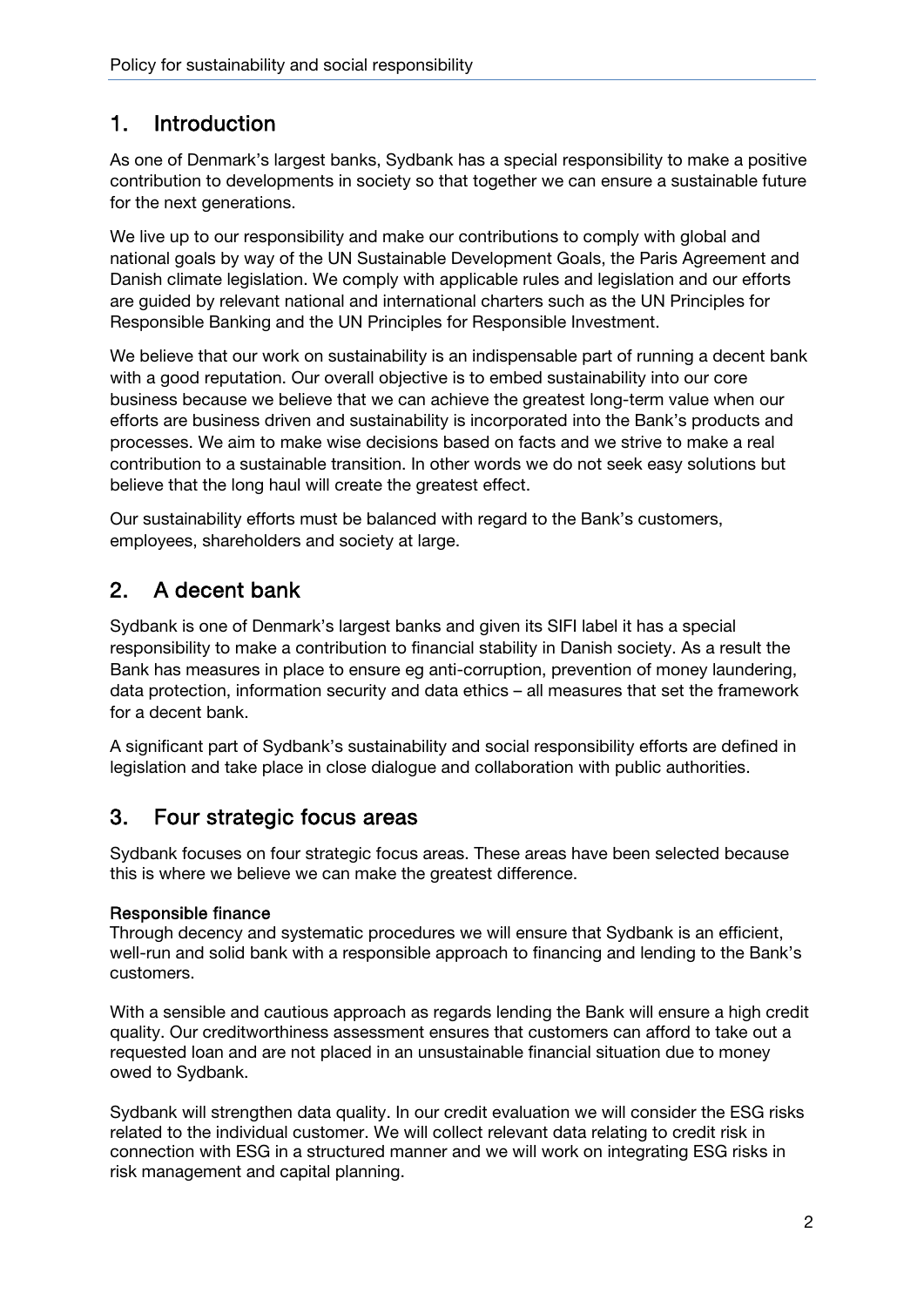Sydbank will work on credit products that support sustainable development.

#### Responsible investment

Sydbank will make investments in a responsible and sustainable manner. Our decisions will be made on a solid and updated basis where we analyse ESG issues in terms of financial and business risks. We will be active owners in a constructive dialogue with the companies we invest in.

It is Sydbank's wish that its total assets invested in equities are invested in compliance with the goals of the Paris Agreement. The long-term target is a  $75\%$  CO<sub>2</sub> reduction in its total equity portfolio in 2030 compared to the carbon footprint of the global equity index MSCI All Country World Index in 2020.

#### Responsible employer

Sydbank will provide a healthy and attractive work environment for its employees that allows for professional skills development and further training.

Sydbank believes that excellent and committed employees are the Bank's most important asset. Our objective is to maintain a strong employee engagement that is best in class.

#### Responsible climate footprint

Sydbank will be respectful of the environment in all aspects of its business and make a positive difference in order to reach its own, national and global climate targets. We optimise energy efficiency on an ongoing basis to reduce the Bank's energy consumption and high priority is given to ensuring transparent reporting of our consumption.

## 4. Training – sustainability and social responsibility

By training its employees, Sydbank strives to ensure a sufficiently high knowledge level within sustainability and social responsibility. The Bank provides training to its employees in the form of a basic training programme as well as targeted training to selected employee groups where specific knowledge on sustainability and social responsibility is relevant.

## 5. International agreements and endorsements

In 2010 Sydbank signed the UN Principles for Responsible Investment and consequently the Bank is committed to take into consideration the six principles for responsible investment.

Sydbank joined the UN Global Compact in 2020 and as a result Sydbank has undertaken to adhere to the 10 principles of the Global Compact and to report on its compliance with the principles on an annual basis. This reporting is included in Sydbank's CSR report, which is available at sydbank.com.

Sydbank signed the UN Principles for Responsible Banking in 2020 and as a result Sydbank has undertaken to incorporate the six principles for responsible banking within a period of four years and to report on a regular basis on its progress. Reporting is included in Sydbank's CSR report, which is available at sydbank.com.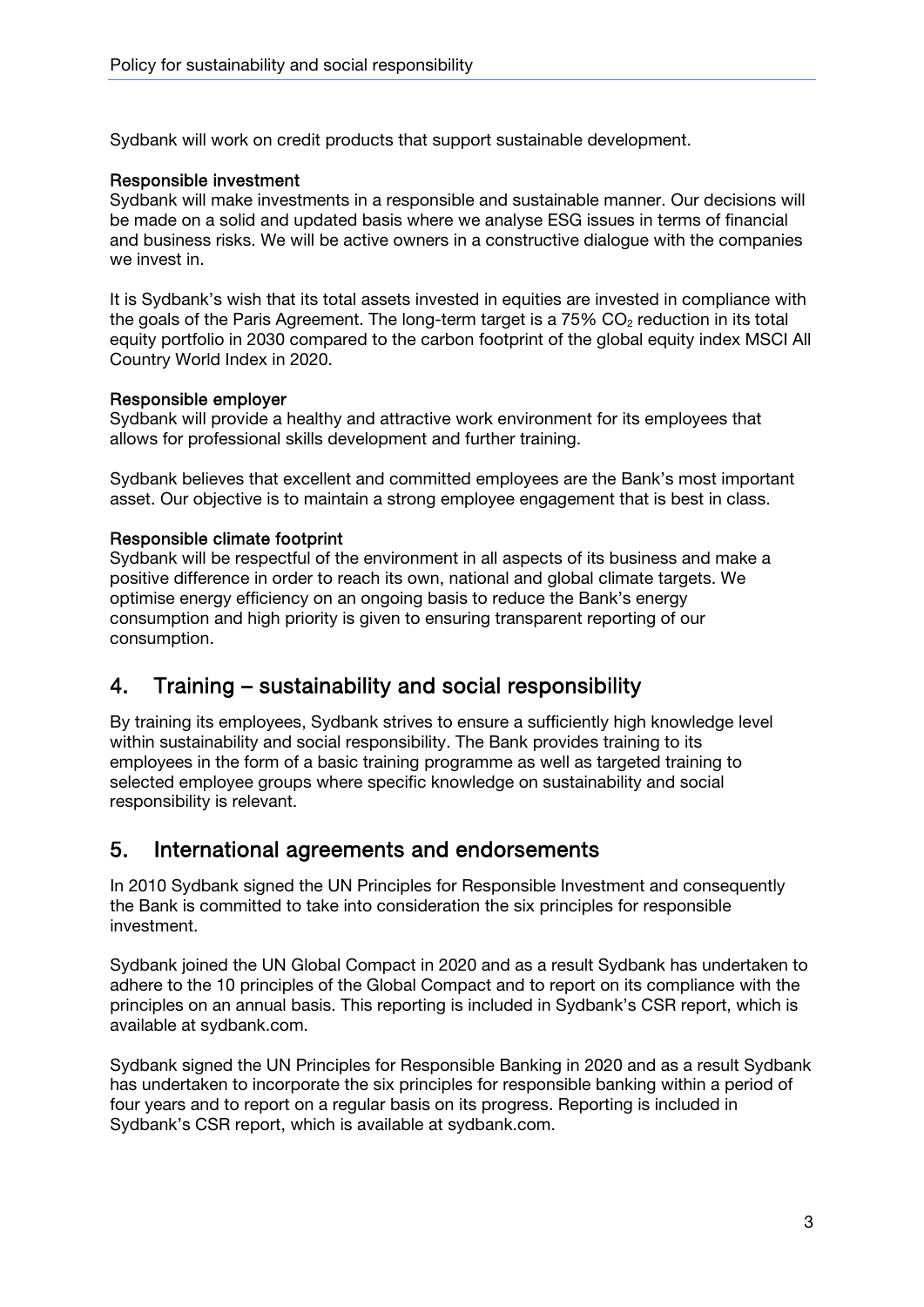In addition Sydbank follows the UN Sustainable Development Goals, the Paris Agreement, the OECD Guidelines for Multinational Enterprises and ILO conventions on dignity of workers.

# 6. Sustainable governance foundation

The policy for sustainability and social responsibility is implemented in Sydbank's governance foundation, which includes the following policies:

- Sydbank's code of conduct
- Sydbank's management code of conduct
- Conflicts of interest policy
- Policy for prevention of money laundering, terrorist financing and sanctions breaches
- Responsible investment and active ownership policy
- Sydbank's tax policy
- Remuneration policy
- Policy for the underrepresented gender
- Policy for healthy corporate culture
- Data ethics policy.

## 7. Scope, responsibility and follow-up

Sydbank's policy for sustainability and social responsibility comprises the entire Group and encompasses all employees.

The Board of Directors is responsible for preparing and updating the policy. On a regular basis and at least once a year the Board of Directors considers whether the policy should be updated. Once a year the Board of Directors examines whether the policy is complied with, including whether the Bank complies with its obligations in relation to international agreements and endorsements.

Furthermore the Board of Directors is responsible for the Bank's strategy for sustainability and social responsibility. At least once a year the Board of Directors reviews the Bank's strategy and objectives in this area.

Qualifications or practical experience in sustainability must be present on the Board of Directors and the Board's Audit Committee.

The Group Executive Management is responsible for the Bank's sustainability and social responsibility efforts. In practice this responsibility has been delegated to Sydbank's sustainability and social responsibility forum. The forum consists of Sydbank's CEO as well as representatives from the Bank's relevant business units. The forum evaluates and decides upon initiatives in this area and follows up on these initiatives on a continuing basis. Secretariat, digitization & strategy is the secretariat for Sydbank's sustainability and social responsibility forum.

The day-to-day activities concerning sustainability and social responsibility are carried out in the Bank's business units. Reporting as regards the Group's sustainability and social responsibility efforts is the responsibility of Secretariat, digitization & strategy in collaboration with the business units.